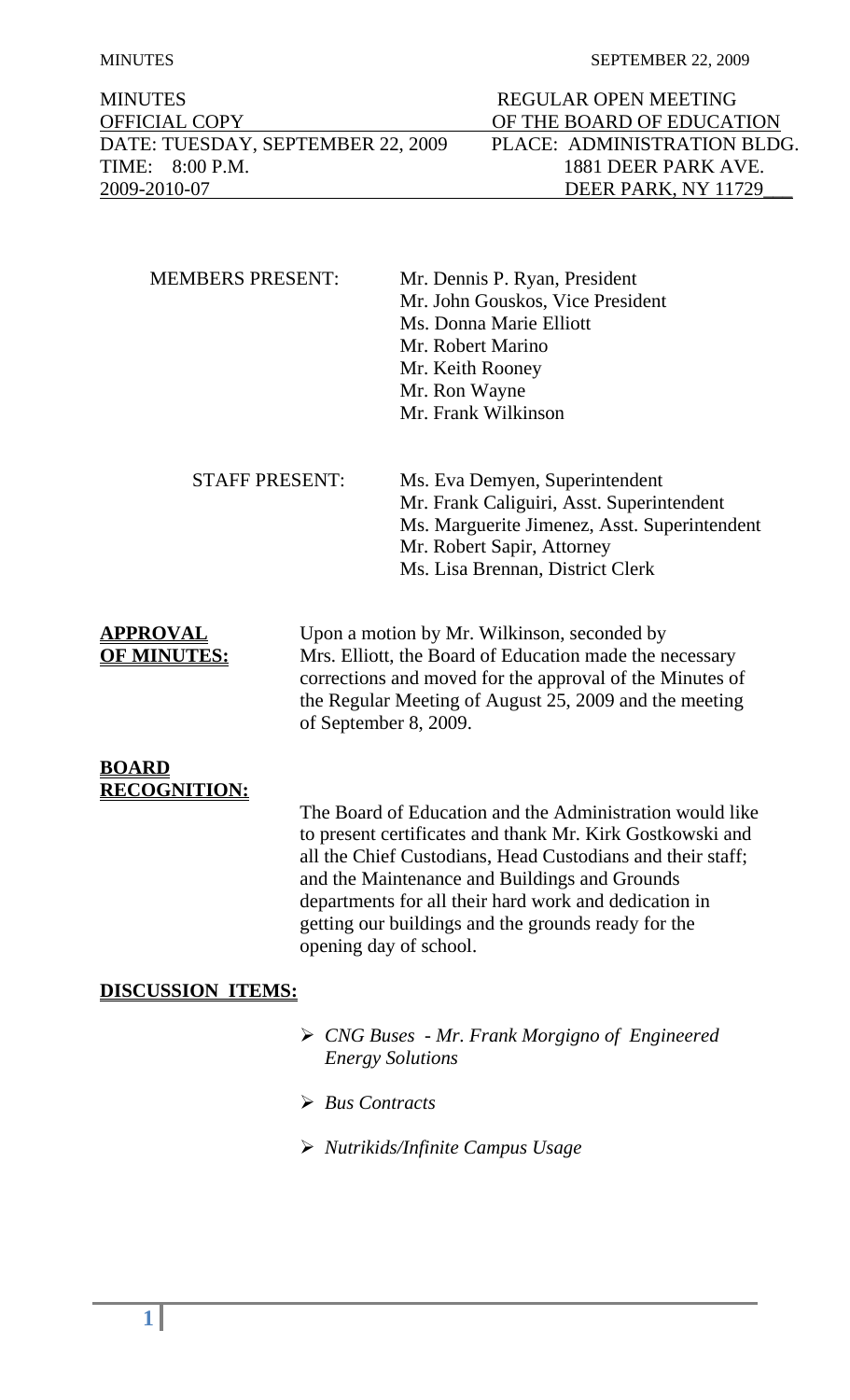| <b>NEW BUSINESS:</b>                                                        |                                                                                                                                                                              |
|-----------------------------------------------------------------------------|------------------------------------------------------------------------------------------------------------------------------------------------------------------------------|
| <b>CODE OF</b><br><u>CONDUCT</u>                                            | Upon a motion by Mr. Gouskos, seconded by<br>Mr. Wilkinson, the Board of Education unanimously<br>approved the following Resolution:                                         |
|                                                                             | RESOLVED, that the Board of Education accept and<br>adopt the Code of Conduct/Ethics policy, and                                                                             |
|                                                                             | BE IT FURTHER RESOLVED, that this policy shall be<br>included in the Policy Manual.                                                                                          |
| <b>DISPOSAL</b><br><u>OF OBSOLETE</u><br><b>BOOKS</b>                       | Upon a motion by Mr. Marino, seconded by<br>Mr. Rooney, the Board of Education unanimously<br>approved the following Resolution:                                             |
|                                                                             | RESOLVED, that the Board of Education authorizes the<br>disposal of outdated and obsolete textbooks (list in file).                                                          |
| <b>DISPOSAL OF</b><br><b>TYPEWRITER &amp;</b><br><b>WHEELWRITER</b><br>(HS) | Upon a motion by Mr. Marino, seconded by<br>Mr. Rooney, the Board of Education unanimously<br>approved the following Resolution:                                             |
|                                                                             | RESOLVED, that the Board of Education authorize the<br>disposal of the following equipment as it is beyond repair<br>and is to be disposed of properly:                      |
|                                                                             | IBM # 008847 Correcting Selectric III Typewriter &<br>IBM #00846 Wheelwriter                                                                                                 |
| <b>BOARD POLICIES -</b><br><b>SECOND READING</b><br><u>AND APPROVAL</u>     | Upon a motion by Mr. Rooney, seconded by<br>Mr. Marino, the Board of Education unanimously<br>approved the following Resolution:                                             |
|                                                                             | BE IT RESOLVED, that the Board of Education accept<br>and adopt the second reading of the following policies:                                                                |
| #4533 -                                                                     | #5109 – High School Attendance Policies and Procedures<br><b>Volunteer Athletic Coach Interns</b><br>#8630-R – Computer Resources and Data Management Regulation             |
|                                                                             | BE IT FURTHER RESOLVED, that these policies shall<br>be included as accepted and adopted by the Board of<br>Education and placed in the Board of Education Policy<br>Manual. |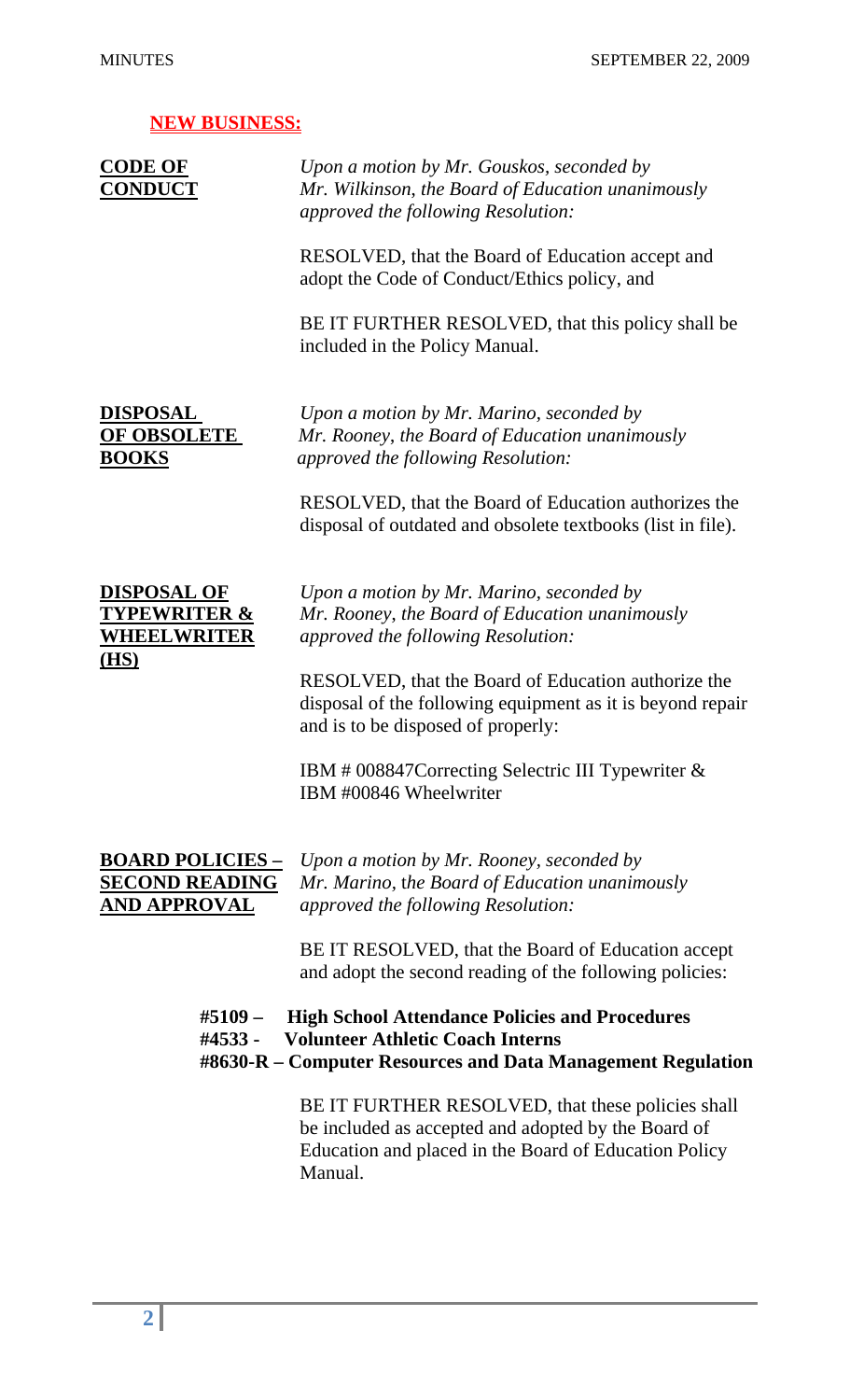| <b>DONATION FROM</b><br><b>TARGET STORE</b><br><b>TO SCHOOL</b><br><b>DISTRICT</b> | Upon a motion by Mrs. Elliott, seconded by<br>Mr. Gouskos, the Board of Education unanimously<br>approved the following Resolution:<br>WHEREAS, the Target Store has generously donated to<br>the High School money in the amount of \$419.74 from<br>the "Take Charge of Education Program", to be deposited<br>into the Principal's Fund.<br>BE IT RESOLVED, that the Board of Education accepts<br>this gift with much appreciation.                                             |
|------------------------------------------------------------------------------------|-------------------------------------------------------------------------------------------------------------------------------------------------------------------------------------------------------------------------------------------------------------------------------------------------------------------------------------------------------------------------------------------------------------------------------------------------------------------------------------|
| <b>TEACHER</b><br><b>EXAMINATION</b>                                               | Upon a motion by Mr. Wilkinson, seconded by<br>Mr. Rooney, the Board of Education unanimously<br>approved the following Resolution:<br>BE IT RESOLVED, pursuant to Section 913 of NYS<br>Education Law, a teacher is hereby directed to undergo<br>an examination by a psychiatrist selected by the school<br>district.                                                                                                                                                             |
| <b>TRANSFER TO</b><br><b>RESERVE FUNDS</b>                                         | Upon a motion by Mr. Gouskos, seconded by<br>Mrs. Elliott, the Board of Education unanimously<br>approved the following Resolution:<br>BE IT RESOLVED, that the Board of Education hereby<br>approves the transfer of excess fund balance from the<br>2008-2009 fiscal year to the following reserves:<br>$$700,000 - Reti$ rement Contribution, $$700,000 -$<br>Workers Compensation, \$700,000 - Unemployment<br>Insurance and \$700,000 – Employee Benefit Accrued<br>Liability. |
| <b>CO-CURICULAR</b><br><b>FOR THE 2009-2010</b><br><b>SCHOOL YEAR</b>              | Upon a motion by Mrs. Elliott, seconded by<br>Mr. Wayne, the Board of Education unanimously<br>approved the following co-curicular positions:                                                                                                                                                                                                                                                                                                                                       |

| <b>HIGH SCHOOL</b>                |                     |      |              |               |
|-----------------------------------|---------------------|------|--------------|---------------|
| <b>ACTIVITY/CLUB</b>              | <b>NAME</b>         | EXP. | <b>UNITS</b> | <b>AMOUNT</b> |
| Academic Team Advisor             | Matthew Murphy      | 3    | 5            | \$2,260.90    |
| African American Student Alliance | Monique Cooper      | 1    | 3            | \$1,356.54    |
| Art Club                          | <b>Rita Murphy</b>  | $5+$ | 3            | \$1,759.26    |
| <b>Chamber Ensemble (Chorus)</b>  | Kristen Lombardo    | $5+$ | 4.5          | \$2,638.89    |
| Chamber Ensemble (Orchestra)      | Kathryn Attard      | $5+$ | 5            | \$2,932.10    |
| Class Advisors - Freshman         | Jessica Fitzpatrick |      | 2            | \$904.36      |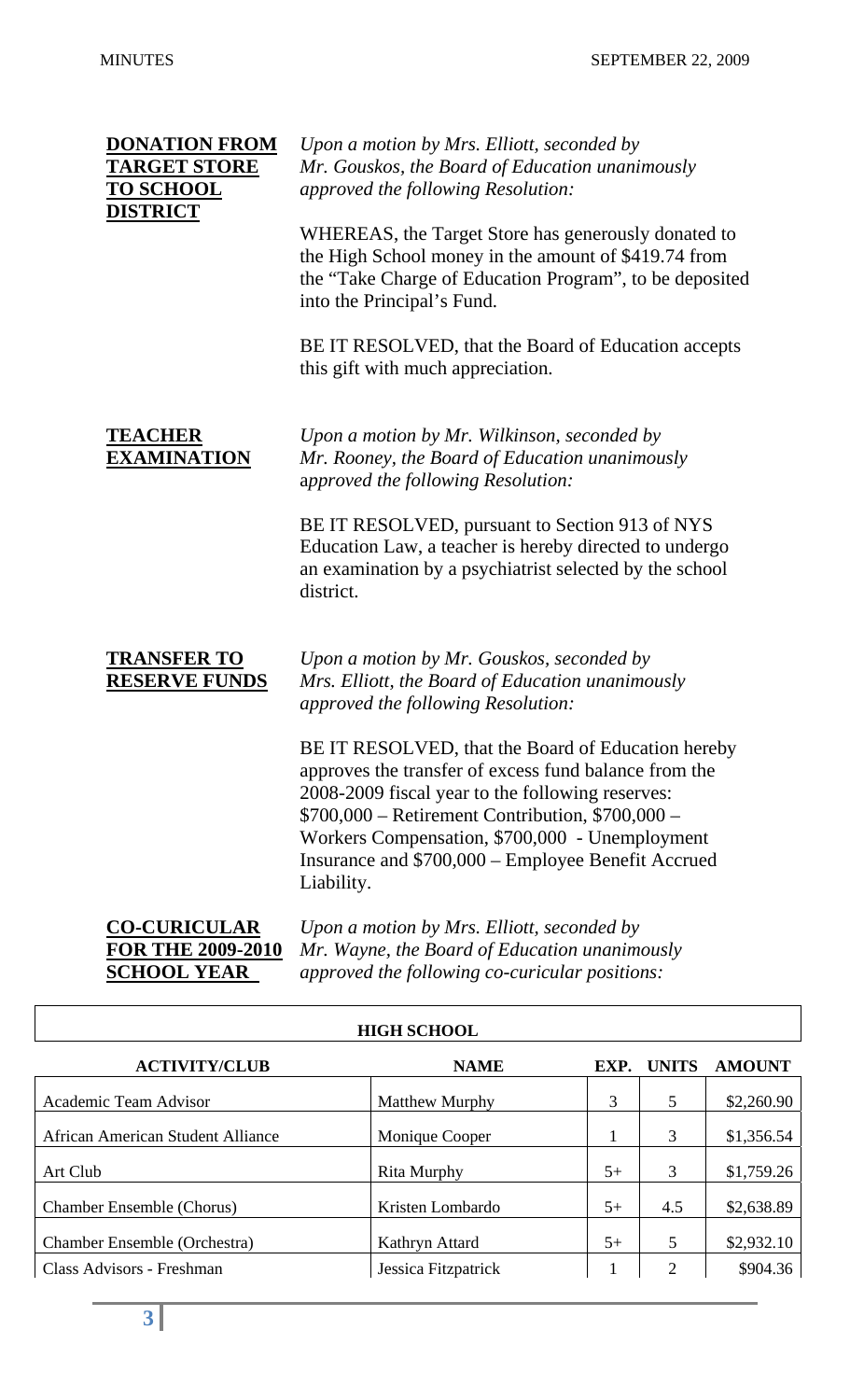|                                            | Kristen Small               | $\mathbf{1}$   | $\overline{2}$ | \$904.36   |
|--------------------------------------------|-----------------------------|----------------|----------------|------------|
| Class Advisors - Junior                    | Jessica Canale              | 3              | 4.5            | \$2,034.81 |
|                                            | David Knuffke               | 5              | 4.5            | \$2,638.89 |
| Class Advisors - Senior                    | Jenine Moran                | $5+$           | 12             | \$7,037.04 |
| Class Advisors - Sophomore                 | <b>Susan Cusack</b>         | $\overline{2}$ | 3              | \$1,356.54 |
|                                            | <b>Michael Barrigas</b>     | $\overline{2}$ | 3              | \$1,356.54 |
| <b>Community Service Club</b>              | Gina Zulkofske              | $\mathbf{1}$   | $\overline{4}$ | \$1,808.72 |
| Cornerstone                                | Noel Skelton                | $5+$           | 3              | \$1,759.26 |
| <b>DECA</b>                                | Gregory Menig               | $5+$           | 3              | \$1,759.26 |
| Drama (9th & 10th Grade)                   | Lila Schmitt                | $5+$           | 8              | \$4,691.36 |
| <b>Dramatics Director</b>                  | <b>Michael Moriarty</b>     | $5+$           | 8              | \$4,691.36 |
| Drama - Senior Play Staging                | <b>Charles Burg</b>         | $5+$           | 5.66           | \$3,319.14 |
| <b>Environmental Club</b>                  | Francis Amendola            | $\overline{4}$ | 3              | \$1,356.54 |
| Extra Curr. Acct. Treasurer                | Gregory Menig               | $5+$           | 8              | \$4,691.36 |
| Gay/Straight Alliance                      | Teresa Greco                | $\overline{3}$ | 3              | \$1,356.54 |
| <b>Health Education Action Team (HEAT)</b> | <b>Sheryl Deacon</b>        | $5+$           | $\overline{2}$ | \$1,172.84 |
| Home & Careers Club                        | Paula Behrens               | $5+$           | 3              | \$1,759.26 |
| <b>International Culture Club</b>          | Josephine DiMaio            | 5              | $\mathbf{1}$   | \$586.42   |
|                                            | <b>Heather Kelly</b>        | $\mathbf{1}$   | 1              | \$452.18   |
| <b>Intramurals</b>                         | John McCaffrey              | $5+$           | 3              | \$1,759.26 |
|                                            | <b>Alexandros Mesimeris</b> | $5+$           | 3              | \$1,759.26 |
| Intramurals                                | Daniel Ferguson             | $\overline{2}$ | 3              | \$1,356.54 |
|                                            | <b>Brian Tower</b>          | $5+$           | 3              | \$1,759.26 |
|                                            | Kristen Militello           | $5+$           | 3              | \$1,759.26 |
|                                            | <b>Brian Kruger</b>         | $5+$           | 3              | \$1,759.26 |
| Jazz Ensemble (Band)                       | Jerry Cannarozzo            | $5+$           | $\tau$         | \$4,104.94 |
| Kickline - Varsity Head                    | Angela Bonanno              | $\mathbf{2}$   | 10             | \$4,521.80 |
| Kickline Choreographer                     | Cristianne Donohue          | $\mathbf{1}$   | 6              | \$2,713.08 |
| <b>Literary Magazine</b>                   | <b>Scott Carney</b>         | $\overline{4}$ | 3              | \$1,356.54 |
| <b>Marching Band Director</b>              | Margherita Mangiafreno      | $\mathbf{1}$   | 10.5           | \$4,747.89 |
| Marching Band Asst. Director               | <b>Anthony Bianco</b>       | $\mathbf{1}$   | 4.5            | \$2,034.81 |
| <b>Marching Band Field Consultant</b>      | <b>Ted Smirlis</b>          | $\overline{2}$ | Stipend        | \$3,000.00 |
| <b>Math Coaches</b>                        | <b>Belinda McDermott</b>    | $\overline{2}$ | 2.5            | \$1,130.45 |
|                                            | Anthony Cinquemani          | $\overline{2}$ | 2.5            | \$1,130.45 |
| <b>Musical Director</b>                    | <b>James Henry</b>          | $5+$           | 7              | \$4,104.94 |
| <b>Musical Assistant Directors</b>         | Kristen Lombardo            | $5+$           | 2.5            | \$1,466.05 |
|                                            | Kristen Wallace             | $5+$           | 2.5            | \$1,466.05 |
| <b>Musical Staging</b>                     | Eileen Cullinane            | $5+$           | 5.66           | \$3,319.14 |
| National Honor Society                     | Annmarie Lenio              | $\overline{2}$ | $\overline{2}$ | \$904.36   |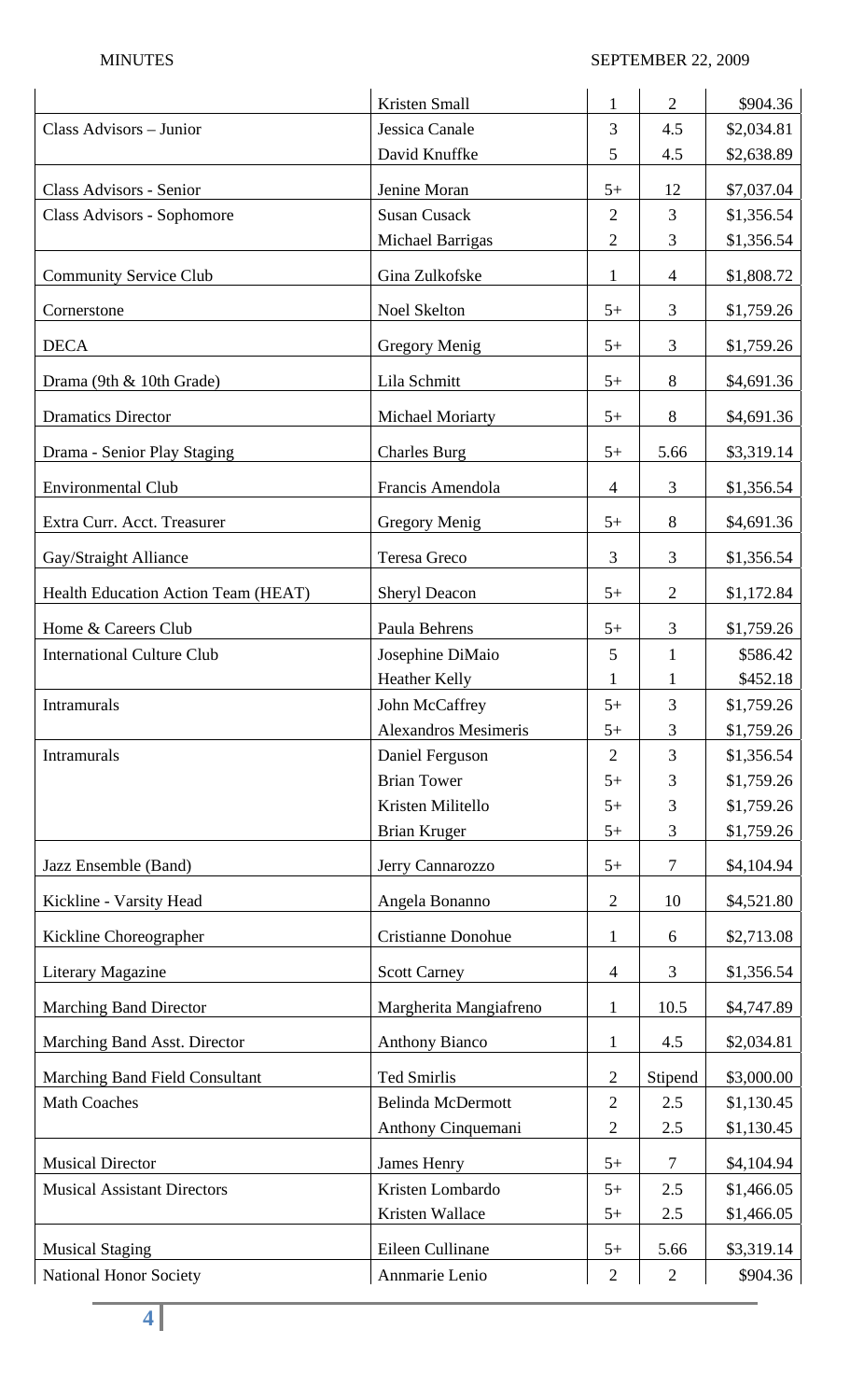|                                    | Jill Perry-Eising        | $5+$           | $\overline{2}$ | \$1,172.84 |
|------------------------------------|--------------------------|----------------|----------------|------------|
| Natural Helpers Program            | Jessica Canale           | 3              | 1.5            | \$678.27   |
|                                    | Anthony Cinquemani       | $\overline{2}$ | 1.5            | \$678.27   |
| Newspaper Club                     | <b>Christine Murphy</b>  | $5+$           | $\overline{4}$ | \$2,345.68 |
|                                    | Luciana Restivo          | $\mathbf{1}$   | 4              | \$1,808.72 |
| S.A.D.D.                           | Janet Werner             | $5+$           | 3              | \$1,759.26 |
| Set Staging (9th & 10th Grade)     | Eileen Cullinane         | $5+$           | 5              | \$2,932.10 |
| <b>Student Council Advisor</b>     | Kerry Walsh              | 3              | 8              | \$3,617.44 |
| <b>Student Activities Director</b> | Brian Kruger             | $5+$           | 11.5           | \$6,743.83 |
| <b>Talent Showcase</b>             | <b>James Henry</b>       | $5+$           | 8              | \$4,691.36 |
| <b>Talent Showcase Sets</b>        | <b>Charles Burg</b>      | $5+$           | 5.66           | \$3,319.14 |
| <b>Varsity Leaders Club</b>        | <b>Brian Tower</b>       | $5+$           | 3              | \$1,759.26 |
| World of Difference                | Margaret Pereira         | $\mathbf{1}$   | 3              | \$1,356.54 |
| Yearbook                           | Kristen Wallace          | $5+$           | 9              | \$5,277.78 |
|                                    | <b>ROBERT FROST</b>      |                |                |            |
| 6th Grade Advisor                  | Cassandra Blair          | 3              | 3              | \$1,356.54 |
| 7th Grade Advisor                  | Kerri Held               | $5+$           | 3              | \$1,759.26 |
| 8th Grade Advisor                  | Kathy Miller             | $5+$           | 4              | \$2,345.68 |
| <b>Art Innovators</b>              | Maria Giglio             | $5+$           | 3              | \$1,759.26 |
| <b>Audio Visual Assistant</b>      | Scott Surdi              | $5+$           | 8              | \$4,691.36 |
| <b>Chamber Ensemble (Chorus)</b>   | Youngsun Koh-Lee         | $5+$           | 3              | \$1,759.26 |
| Chamber Ensemble (Orchestra)       | Maria Wingert            | $5+$           | 3              | \$1,759.26 |
| Chess & Mind Challenges            | J. Scott Newman          | 5              | 3              | \$1,759.26 |
| Drama Club Director                | Linda Mont               | 5              | 4              | \$2,345.68 |
| Drama Club Stage Director          | Viviane Tzoumas          | $\overline{2}$ | 3              | \$1,356.54 |
| <b>Fashion Club</b>                | <b>Cindy Adrianssens</b> | $5+$           | 3              | \$1,759.26 |
| Golf Club                          | Douglas Hecker           | 5              | 3              | \$1,759.26 |
| Homework Club                      | Denise Black             | 3              | 5              | \$2,260.90 |
| <b>Internet Club</b>               | <b>Susan Pannell</b>     | $5+$           | 3              | \$1,759.26 |
| <b>Intramurals</b>                 | Dean Militello - Fall    | $5+$           | 3              | \$1,759.26 |
|                                    | Lisa Smith - Fall        | $5+$           | 3              | \$1,759.26 |
|                                    | Dean Militello - Winter  | $5+$           | 3              | \$1,759.26 |
|                                    | Lisa Smith - Winter      | $5+$           | 3              | \$1,759.26 |
|                                    | Dean Militello - Spring  | $5+$           | 3              | \$1,759.26 |
|                                    | Lisa Smith - Spring      | $5+$           | 3              | \$1,759.26 |
| Jazz Band                          | Michael Livorno          | $5+$           | 3              | \$1,759.26 |
| Kickline                           | Dina Peragine            | 5              | 2.5            | \$1,466.05 |
|                                    | Dena Hermanek            | 1              | 2.5            | \$1,130.45 |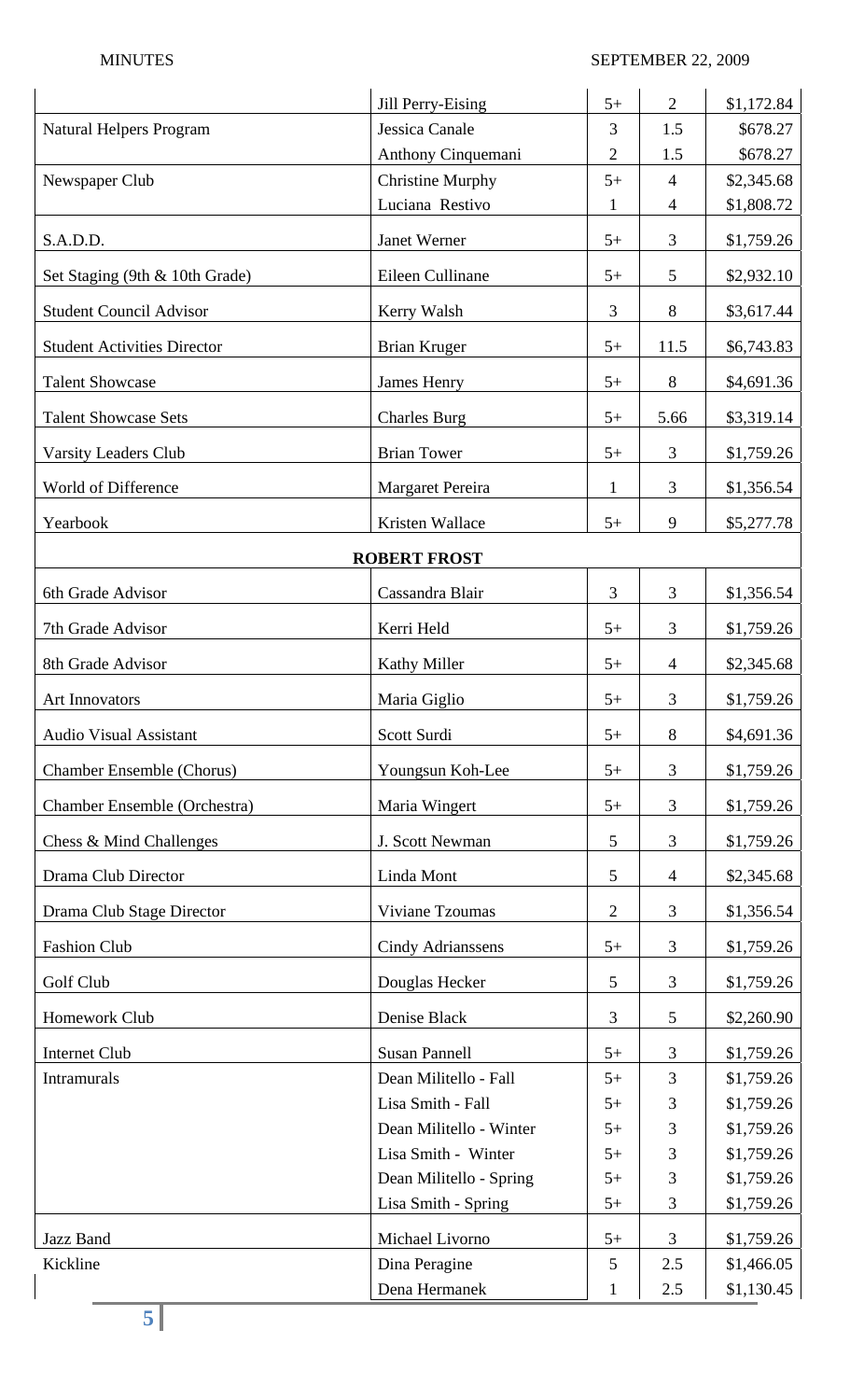| <b>LEGO League Advisors</b>            | Scott Surdi                          | $5+$                             | $\overline{2}$               | \$1,172.84           |
|----------------------------------------|--------------------------------------|----------------------------------|------------------------------|----------------------|
| Math Coach                             | Andrea Karousis                      | $5+$                             | 5                            | \$2,932.10           |
| Math Teams A & B                       | Susan Kravitz                        | $5+$                             | 5                            | \$2,932.10           |
| Musical Theatre/Variety Show Dir.      | Melissa Vilardi                      | 5                                | 4                            | \$2,345.68           |
| Musical Theatre/Variety Show Tech Dir. | Scott Surdi                          | $5+$                             | $\mathbf{1}$                 | \$586.42             |
| National Jr. Honor Society             | Seth Margolin                        | $5+$                             | 3                            | \$1,759.26           |
| Newspaper Club                         | Joanne Chludzinski                   | $5+$                             | 7                            | \$4,104.94           |
| <b>School Store Advisor</b>            | Nancy Speruta                        | $5+$                             | $\overline{2}$               | \$1,172.84           |
| Science & Environmental Club           | Jon Steigerwald                      | $\mathbf{1}$                     | 3                            | \$1,356.54           |
| <b>Social Studies Club</b>             | <b>John Rafferty</b>                 | $5+$                             | 3                            | \$1,759.26           |
| <b>Step Squad</b>                      | Jennifer Vertullo                    | $5+$                             | 3                            | \$1,759.26           |
| <b>Student Activity Treasurer</b>      | Jerry Cannarozzo                     | $5+$                             | 3                            | \$1,759.26           |
| <b>Student Council Advisor</b>         | Carole DiPietrantonio                | $5+$                             | 8                            | \$4,691.36           |
| <b>Technology Club</b>                 | <b>Gary Duprez</b>                   | $5+$                             | 5                            | \$2,932.10           |
| Writer's Club                          | Viviane Tzoumas                      | $\mathfrak{2}$                   | 3                            | \$1,356.54           |
| Yearbook                               | <b>Teresa Bertsch</b>                | 5                                | 3                            | \$1,759.26           |
|                                        | Melissa Vilardi                      | 5                                | 3                            | \$1,759.26           |
|                                        | <b>JOHN F. KENNEDY</b>               |                                  |                              |                      |
| <b>Advanced Band</b>                   | Louis Nicolosi                       | $5+$                             | 8                            | \$4,691.36           |
| Art/Literary Club                      | Joseph Mucci                         | $5+$                             | $\overline{2}$               | \$1,172.84           |
|                                        | Jessica Kalisiewicz                  | 3                                | $\overline{2}$               | \$904.36             |
| <b>Audio Visual Assistant</b>          | Lori Palopoli                        | $\overline{4}$                   | 5                            | \$2,260.90           |
| Boys & Girls Track                     | Marie Finley                         | $\mathbf{1}$                     | 3                            | \$1,356.54           |
| Cadet Band, 1/2 yr.                    | Gregg Romano                         | $5+$                             | $\overline{4}$               | \$2,345.68           |
| Chamber Orchestra, 1/2 yr              | Kathryn Attard                       | $5+$                             | $\overline{4}$               | \$2,345.68           |
| Chorus (3rd Grade)                     | Catherine Lubrano                    | $5+$                             | $8\,$                        | \$4,691.36           |
| Chorus (4th & 5th Grade)               | Catherine Lubrano                    | $5+$                             | 8                            | \$4,691.36           |
| Computer Club                          | Lorraine McGill                      | $5+$                             | 3                            | \$1,759.26           |
| Garden Club                            | JoAnn Romann                         | $5+$                             | 3                            | \$1,759.26           |
| Intramurals                            | Michael Gennaro - Fall               | $5+$                             | 3                            | \$1,759.26           |
|                                        | Keri LaSalla - Fall                  | $\overline{4}$                   | 3                            | \$1,356.54           |
|                                        | Michael Gennaro - Winter             | $5+$                             | 3                            | \$1,759.26           |
|                                        | Keri LaSalla - Winter                | $\overline{4}$                   | 3                            | \$1,356.54           |
|                                        | Michael Gennaro - Spring             | $5+$                             | 3                            | \$1,759.26           |
|                                        | Keri LaSalla - Spring                | $\overline{4}$                   | 3                            | \$1,356.54           |
| Let's Make a Difference                | Jacqueline Amato<br>Julianne Rotunno | $\overline{c}$<br>$\overline{2}$ | $\mathbf{1}$<br>$\mathbf{1}$ | \$452.18<br>\$452.18 |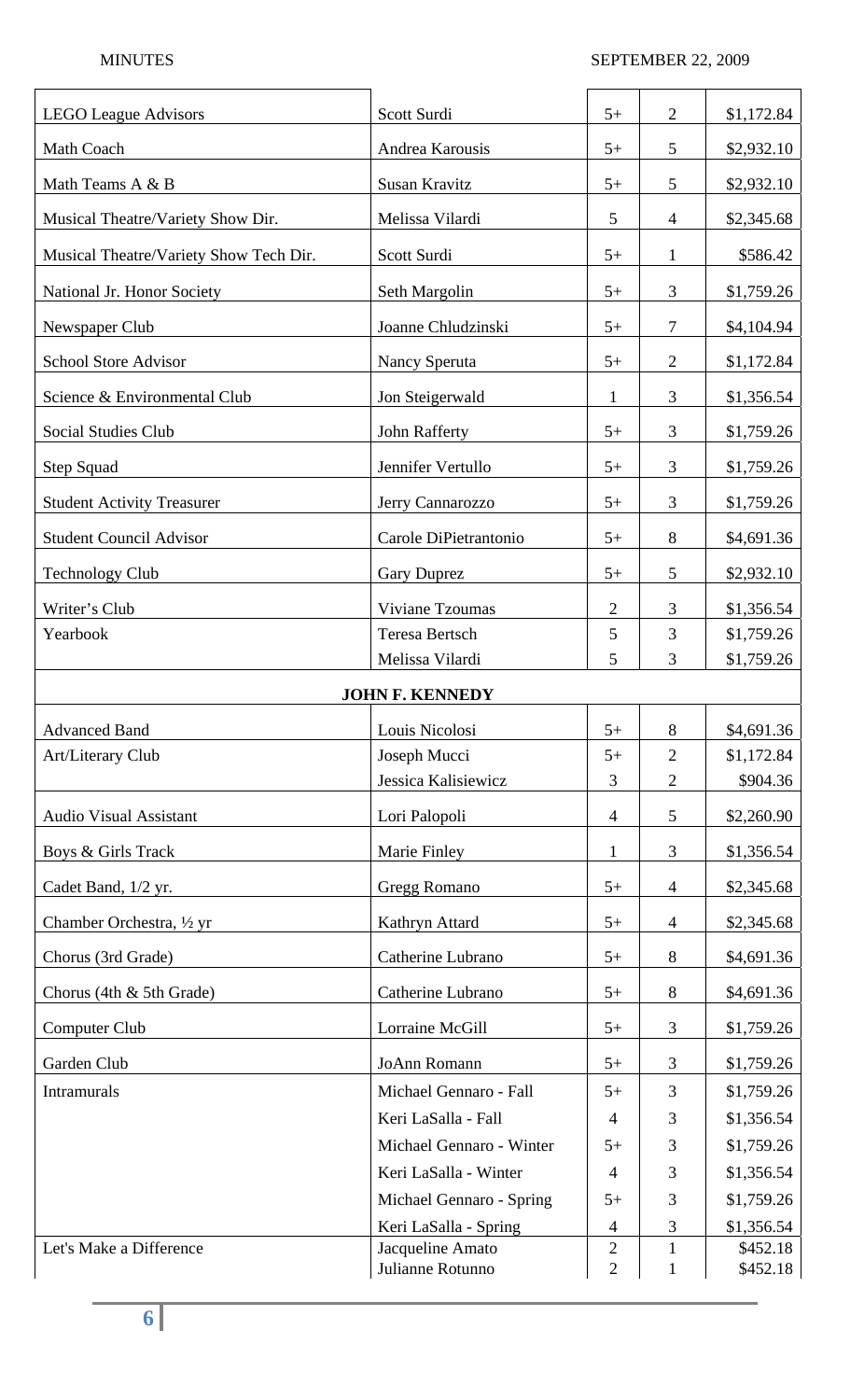|                             | Joyce Carmen           | $\overline{c}$ | 1              | \$452.18   |
|-----------------------------|------------------------|----------------|----------------|------------|
| Math Club                   | Rosanne Alfieri        | $\mathbf{1}$   | 3              | \$1,356.54 |
| <b>Musical Theater Club</b> | Nicole McAdam          | $\overline{2}$ | $\mathfrak{2}$ | \$904.36   |
|                             | Lori Palopoli          | 4              | $\mathfrak{2}$ | \$904.36   |
| Newspaper Club              | Donna Kelaher          | $5+$           | 6              | \$3,518.52 |
| Orchestra                   | Kathryn Attard         | $5+$           | $8\,$          | \$4,691.36 |
| Science Enrichment Club     | Jason Ranghelli        | $5+$           | 3              | \$1,759.26 |
| <b>Story Hour Club</b>      | <b>Barbara Hosking</b> | $5+$           | 3              | \$1,759.26 |
| <b>Student Council</b>      | <b>TBA</b>             |                | 3              |            |
| Variety/Talent Show         | Donna Arena            | $\overline{2}$ | $\mathbf{1}$   | \$452.18   |
|                             | Melissa Price          | 2              | $\mathbf{1}$   | \$452.18   |
|                             | Julianne Rotunno       | $\overline{2}$ | $\mathbf{1}$   | \$452.18   |
|                             | <b>JOHN Q. ADAMS</b>   |                |                |            |
| Art/Literature Club         | Denise Vadala          | $5+$           | 3              | \$1,759.26 |
| <b>Fitness Club</b>         | Ryan Argenziano        | $\mathbf{1}$   | 3              | \$1,356.54 |
| <b>Musical Productions</b>  | <b>Matthew Spataro</b> | $5+$           | 3              | \$1,759.54 |
| Newspaper Club              | Margaret Sullivan      | $\overline{2}$ | 3              | \$1,356.54 |
|                             | <b>MAY MOORE</b>       |                |                |            |
| Art Club                    | Eileen Cullinane       | $5+$           | 3              | \$1,759.26 |
| <b>Fitness Club</b>         | Jason Ranghelli        | $5+$           | 3              | \$1,759.26 |
| <b>Friday Falcons</b>       | Jennifer Zylberberg    | $\overline{2}$ | $\mathfrak{Z}$ | \$1,356.54 |
| Music Club                  | Catherine Lubrano      | $5+$           | 3              | \$1,759.26 |
| Newspaper Club              | Michelle DiFazio       | $\overline{4}$ | $\mathfrak{Z}$ | \$1,356.54 |

# **APPROVAL** *Upon a motion by Mr.Wilkinson, seconded by*  **OF SCHEDULES** *Mr. Rooney, the Board of Education approved the following schedules collectively:* **(see schedule 09-CSS-24)**

# SCHEDULE09/BP-695 – SCHEDULE OF BILLS PAYABLE

| <b>Federal Fund</b> | #3             | 9/9/09  | 44,757.59    |
|---------------------|----------------|---------|--------------|
| <b>Federal Fund</b> | #6             | 9/15/09 | 6,512.56     |
| <b>General Fund</b> | #4             | 9/9/09  | 1,310,652.94 |
| <b>General Fund</b> | #6             | 9/15/09 | 1,636,538.65 |
| Capital Fund        | #3             | 9/15/09 | 32,006.99    |
| Trust & Agency      | #2             | 9/9/09  | 604,154.72   |
| Cafeteria Fund      | #3             | 9/15/09 | 2,050.90     |
| Workers Comp.       | Daily Ck. Reg. | 8/31/09 | 21,137.24    |
| Workers Comp.       | Daily Ck. Reg. | 8/31/09 | 14,013.38    |
| Workers Comp.       | Daily Ck. Reg. | 9/1/09  | 1,877.20     |
| <b>Capital Fund</b> | #4             | 9/22/09 | 644,914.73   |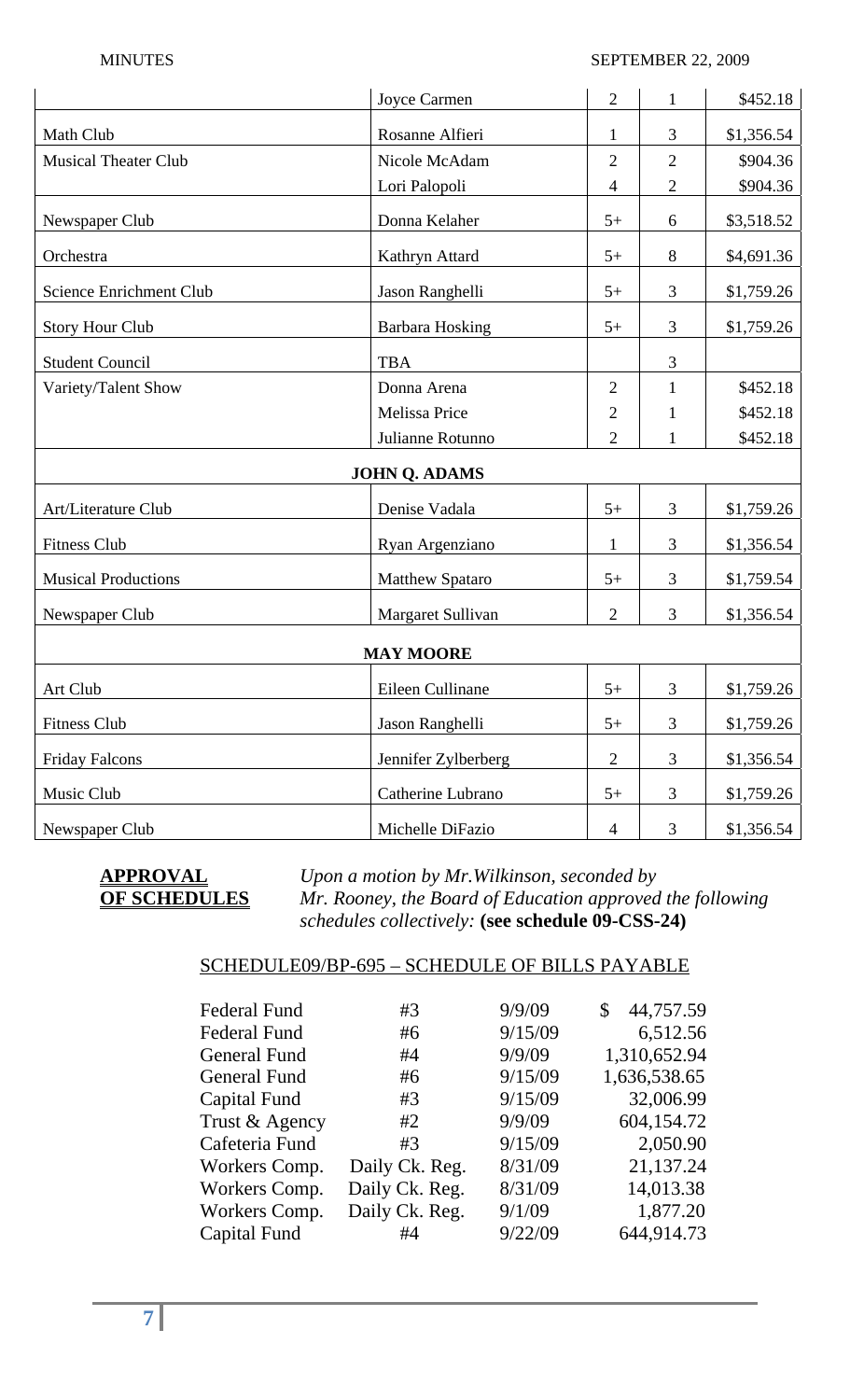Explanation of Budgetary Transfers - #T3

### SCHEDULE 09-F-137 – CONTRACT REPORT

 SCHEDULE 09-H-09 – HOME TEACHING (Regular & Special) (CONFIDENTIAL)

 SCHEDULE 09-S-09 – SPECIAL TRANSPORTATION (CONFIDENTIAL)

### **NON-INSTRUCTIONAL**

### **SCHEDULE 09-NN-376 – APPOINTMENTS (Non-Instructional)**

## **Edward M. Kemnitzer**

 School/Position: HS/Non-Instructional Aide Salary: \$11.63/hr. Effective: 9/8/09

#### **Tammie Negri**

 School/Position: Transportation/Bus Aide HS/Cafeteria Aides Salary: \$11.63/hr

Effective: 9/8/09

## **Paige Caliguiri**

 School: RF/Non-Instructional Aide Salary: \$11.63/hr. Effective: 9/8/09

## **Suzanne Etersque**

 School: RF/Non-Instructional Aide Salary: \$11.63/hr. Effective: 9/1/09

#### **Cheryl Anderson**

 School: HS/Security Guard Salary: \$16.00/hr Effective: 9/1/09

# **SCHEDULE 09-NNPS-226 – PER-DIEM SUBSTITUTES (Non-Instructional)**

## **Dominick Prestano**

 Title: Substitute Custodian Salary: \$8.50/hr Effective: 9/2/09

#### **Michael Evangelista**

 Title: Substitute Custodian Salary: \$8.50/hr. Effective: 9/2/09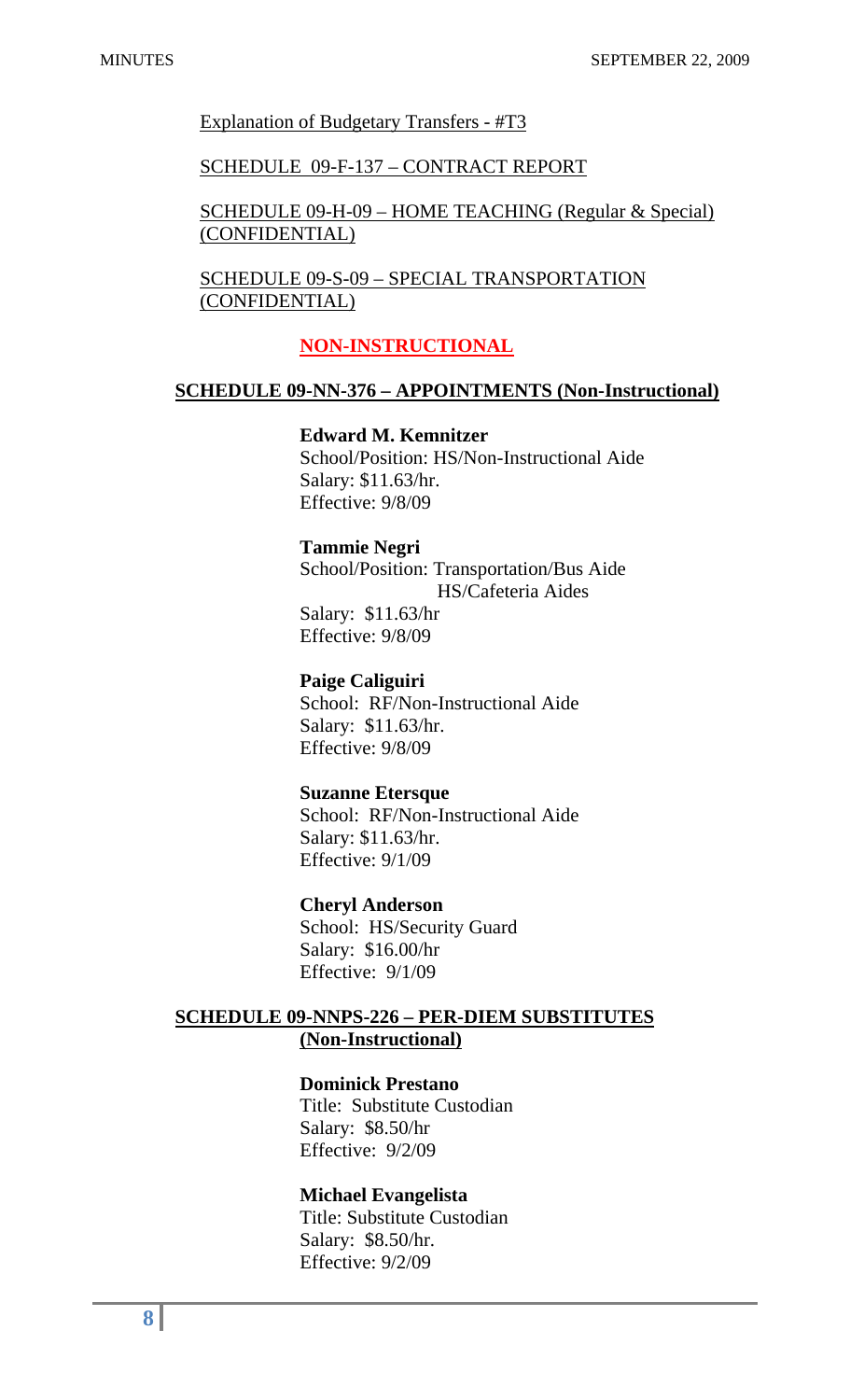**Sarina Maros** 

 Title: Substitute Non-Instructional Aide Salary: \$8.00/hr Effective: 9/1/09

## **SCHEDULE 09-NNS-09 APPOINTMENTS (Non-Instructional) REGULAR (Permanent) SUBSTITUTES**

#### **Pasqua Girani**

 Position: Permanent Substitute Float Nurse School: DW Salary: corrected to: \$150/day Effective: 9/2/09

## **SCHEDULE 09-00-216 RETIREMENTS/REMOVALS/ TERMINATIONS/RESIGNATIONS (Non-Instructional)**

#### **Katie Rembert**

School: Transportation Position: Bus Driver Effective: 9/15/09 Comments: Resignation. No outstanding obligation to district

#### **Peggy Nugent**

School: DW Position: Substitute Nurse Effective: 9/4/09 Comments: Resignation. No outstanding obligation to district

### **Linda Cantor**

School: DW Position: Substitute Nurse Effective: 9/1/09 Comments: Resignation. No outstanding obligation to district

#### **John C. King**

School: DW Position: Substitute Nurse Effective: 9/1/09 Comments: Resignation. No outstanding obligation to district

#### **Mark Breckles**

School: DW Position: Substitute Aide Effective: 9/1/09 Comments: Resignation. No outstanding obligation to district

## **Grace LaPenna**

School: DW Position: Substitute Aide Effective: 9/1/09 Comments: Resignation. No outstanding obligation to district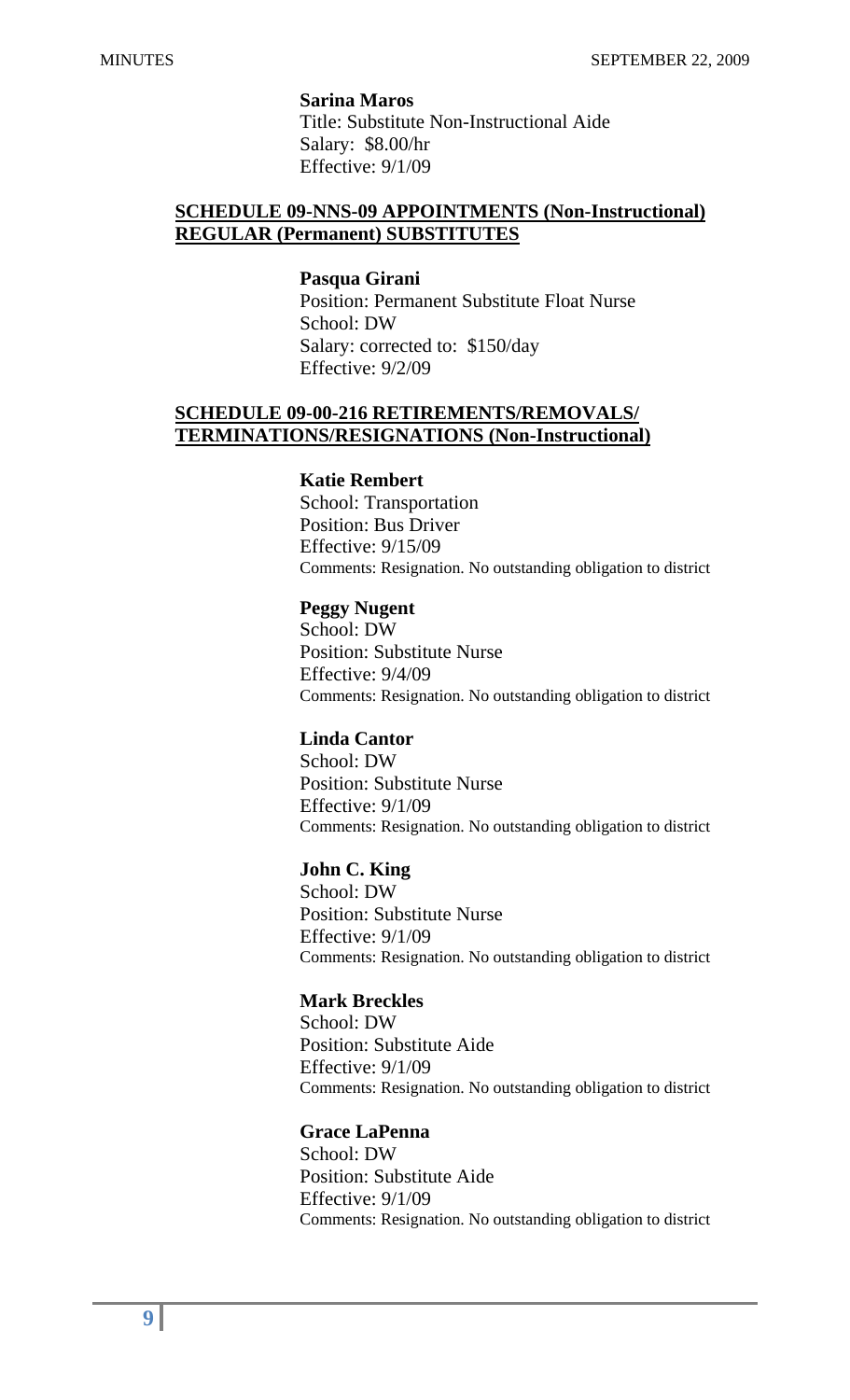## **Phyllis Mantesta**

School: DW Position: Substitute Aide Effective: 9/1/09 Comments: Resignation. No outstanding obligation to district

#### **Christina Zabas**

School: DW Position: Substitute Aide Effective: 9/1/09 Comments: Resignation. No outstanding obligation to district

#### **Cynthia Fae**

School: DW Position: Substitute Aide Effective: 9/1/09 Comments: Resignation. No outstanding obligation to district

### **Rose Tannacore**

School: DW Position: Substitute Clerical Effective: 9/1/09 Comments: Resignation. No outstanding obligation to district

#### **Timothy Cain**

School: DW Position: Substitute Custodian Effective: 9/1/09 Comments: Resignation. No outstanding obligation to district

## **Douglas Bennett**

School: DW Position: Substitute Custodian Effective: 9/1/09 Comments: Resignation. No outstanding obligation to district

#### **Joseph Burgio**

School: DW Position: Substitute Custodian Effective: 9/1/09 Comments: Resignation. No outstanding obligation to district

## **SCHEDULE 09-QQ-133 – LEAVE OF ABSENCE (Non-Instructional)**

#### **Robert Perry**

 School/Position: Transportation/Bus Driver Effective: 9/8/09-6/30/10

### **Henrietta Williams**

 School/Position: JFK/Non-Instructional Aide Effective: 9/8/09-9/20/09

#### **Joan Scarfi**

 School/Position: JQA/Non-Instructional Aide Effective: 9/8/09-11/4/09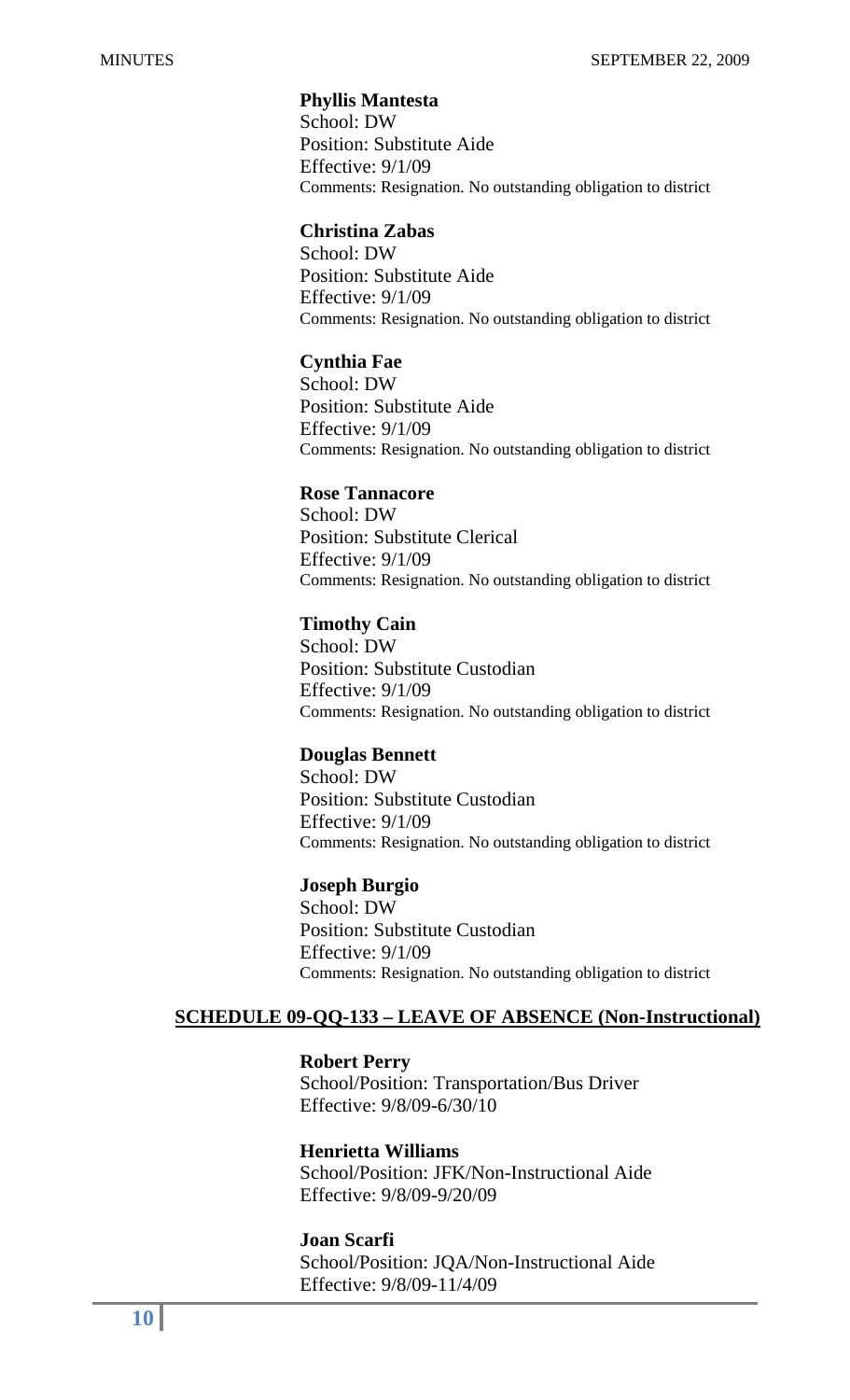## **SCHEDULE 09-TRN-41 – TRANSFERS (Non-Instructional)**

## **Christina Sikalas**

FROM - Position/Location: St. Cyril's/Non-Instructional Aide TO – Position/Location: Robert Frost/Non-Instructional Aide Salary: No change in salary Effective: 9/8/09

## **Glenn Calautti**

FROM - Position/Location: Washington TO – Position/Location: High School Salary: No change in salary Effective: 9/8/09

## **Thomas Helmstadt**

FROM - Position/Location: JFK TO – Position/Location: Washington Salary: No change in salary Effective: 9/8/09

# **Michael Kivlehan**

FROM - Position/Location: High School TO – Position/Location: JFK Salary: No change in salary Effective: 9/8/09

# **INSTRUCTIONAL**

# **SCHEDULE 09-CSS-24 – CHANGE OF STATUS/SALARY (Instructional)**

**\*\*Mr. Robert Marino - NAY**

## **Eva J. Demyen**

Title: Superintendent Salary From: TBA Salary To: \$187,000 (prorated at \$155,833) Effective: 9/1/09

# **SCHEDULE 09-L-144 – PART-TIME APPOINTMENTS (Instructional)**

# **Linda Zimmerly**

School: HS/Part Time Teaching Area: .2 Business Certification: Initial Salary/Step: \$52,894 (prorated at \$10,578) MA/Step 1 Effective: 9/8/09-6/30/10 or at the discretion of the BOE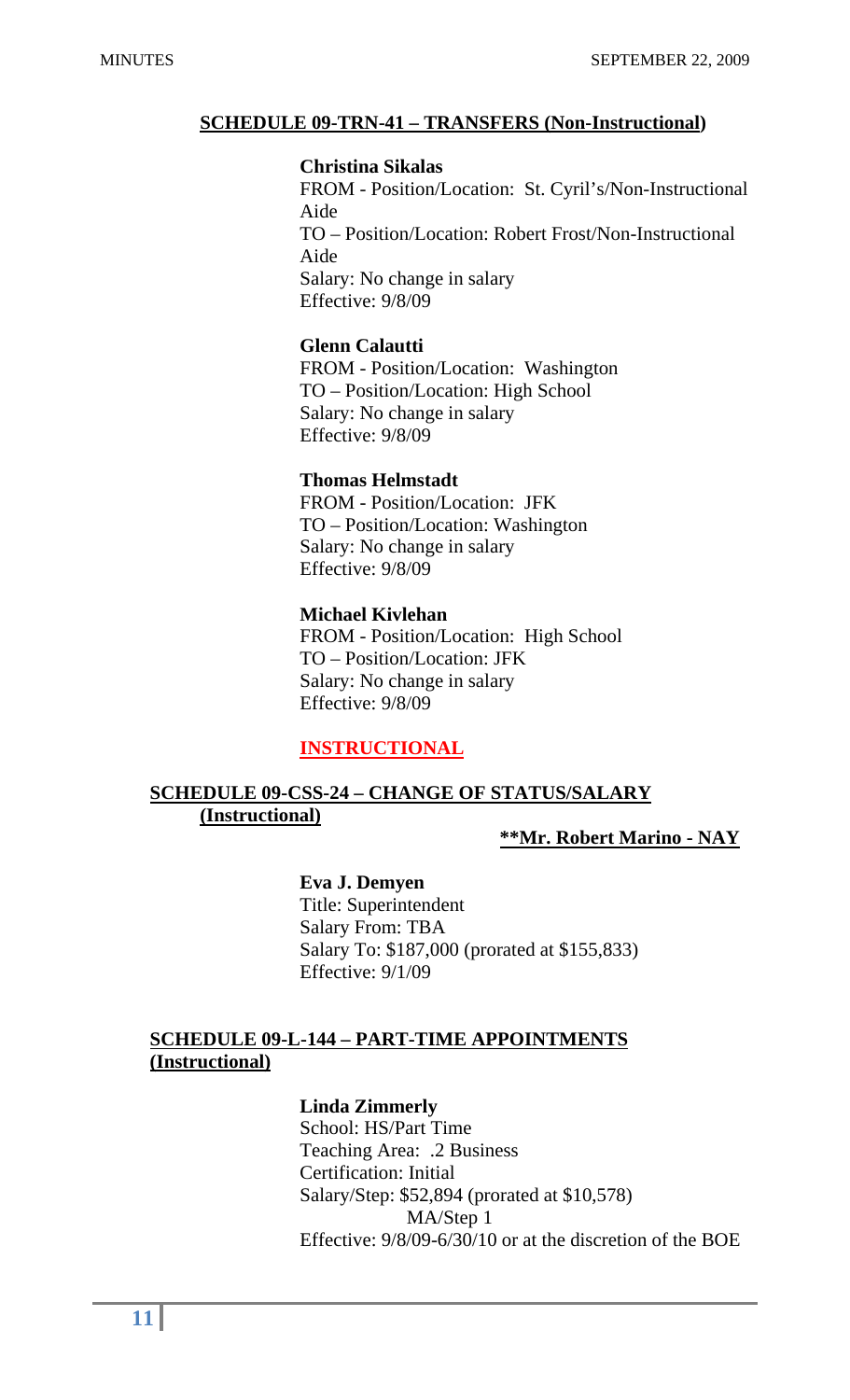## **SCHEDULE 09-TA-48 – APPOINTMENTS (Instructional)**

#### **Christian Hrubes**

School/Position: Henry Viscardi School Probationary Teaching Assistant Certification: Level I Salary: \$19,000 Step 1 Effective: 9/1/09-8/31/12

# **Nicholas Thomson**

School/Position: RF/Part-Time .5 Teaching Assistant Certification: Level I Salary: \$19,000 Step 1 (prorated at \$9,500) Effective: 9/1/09-6/30/10

### **Linda Zimmerly**

School/Position: HS/Part-Time .8 Teaching Assistant Certification: Initial Salary: \$19,000/Step 1(prorated at \$15,200) Effective: 9/8/09-6/30/10

## **Marc Monzeglio**

School/Position: HS/Probationary Teaching Assistant Certification: Initial Salary: \$19,000/Step 1 (prorated at \$18,145) Effective: 9/14/09-9/13/12

## **SCHEDULE 09-LR-95 – LONG TERM SUBSTITUTE (LR) APPOINTMENTS (Instructional)**

## **Angela Suesens**

 School/Position: HS/Long Term Substitute (LR) Teaching Area: ELA Certification: Initial Salary/Step: CORRECT SALARY/STEP \$61,108 (prorated at \$30,554) MA30/Step 3 Effective: 9/1/09-1/29/10 or at the discretion of the BOE

#### **Jennifer Esposito**

 School/Position: JQA/Long Term Substitute (LR) Teaching Area: Speech Certification: Initial Salary/Step: \$52,894 (prorated at \$21,158) MA/Step 1 Effective: 9/1/09-12/31/10 or at the discretion of the BOE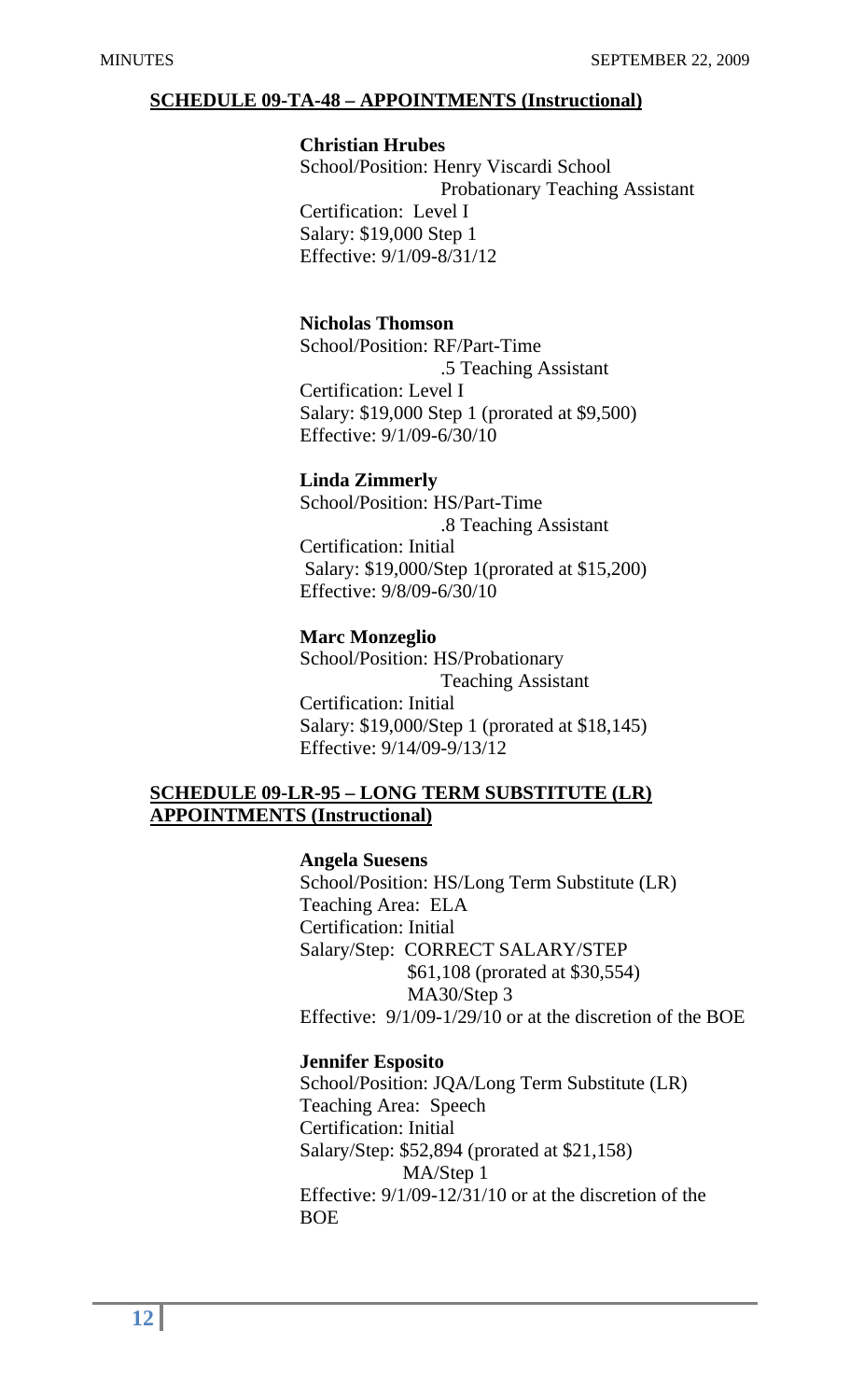### **Joanne Parkas**

 School/Position: JFK/Long Term Substitute (LR) Teaching Area: Elementary Certification: Initial Salary/Step: \$52,894 (prorated at \$28,563) MA/Step 1 Effective: 9/8/09-2/19/10 or at the discretion of the BOE

## **SCHEDULE 09-N-160 – APPOINTMENTS (Instructional)**

## **Christine Musachio**

 School/Position: JFK/Probationary Teaching Area: Reading Certification: Initial Salary/Step: \$57,963 MA/Step 3 Effective: 9/1/08-8/31/12

## **SCHEDULE 09-NPS-230 – PER-DIEM SUBSTITUTES (Instructional)**

### **Leah Geller**

 Certification: Initial Title: Per-Diem Substitute Salary: \$100/day Effective: 9/1/09

### **Kelly O'Hagan**

 Certification: Initial Title: Per-Diem Substitute Salary: \$100/day Effective: 9/1/09

## **Kristen Smith**

 Certification: Pending Title: Per-Diem Substitute Salary: \$100/day Effective: 9/1/09

# **Kathleen Walsh**

 Certification: Initial Title: Per-Diem Substitute Salary: \$100/day Effective: 9/1/09

#### **Bridget Kissinger**

 Certification: Initial Title: Per-Diem Substitute Salary: \$100/day Effective: 9/1/09

## **Christopher Meier**

 Certification: Initial Title: Per-Diem Substitute Salary: \$100/day Effective: 9/1/09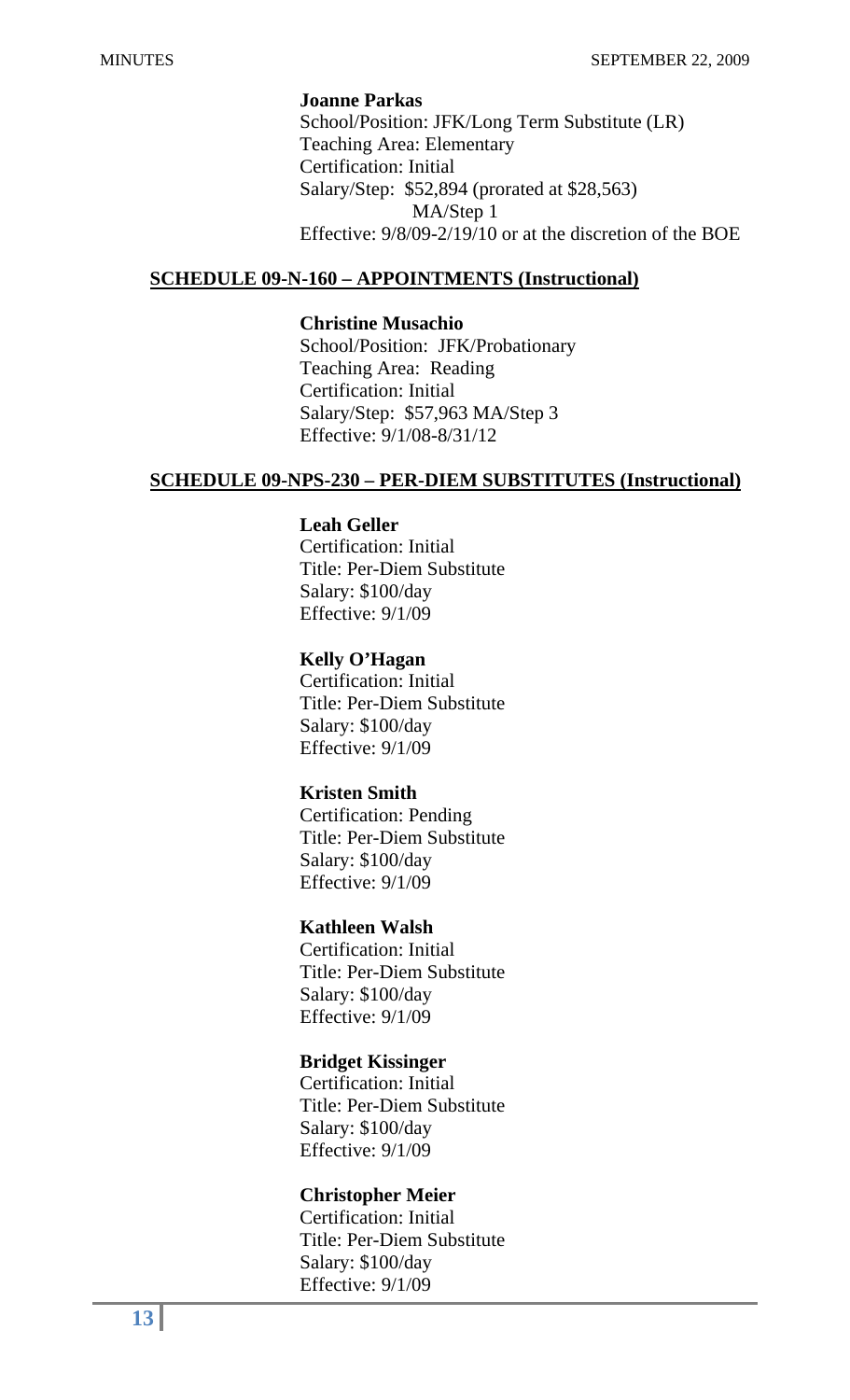# **Diana Rice**

 Certification: Initial Title: Per-Diem Substitute Salary: \$100/day Effective: 9/1/09

## **Kaitlyn Walsh**

 Certification: Initial Title: Per-Diem Substitute Salary: \$100/day Effective: 9/16/09

## **Rachel Burkel**

 Certification: Initial Title: Per-Diem Substitute Salary: \$100/day Effective: 9/16/09

#### **Meghan Resky**

 Certification: Pending Title: Per-Diem Substitute Salary: \$100/day Effective: 9/16/09

### **Alysse Ruszkowski**

 Certification: Initial Title: Per-Diem Substitute Salary: \$100/day Effective: 9/16/09

# **SCHEDULE 09-NS-239 – APPOINTMENTS (Instructional) REGULAR SUBSTITUTES**

## **Geraldine Gemmell**

 School/Position: JQA/Permanent Substitute Certification: Permanent Salary: \$115/day Starting Date: 10/1/09-5/31/10 or at the discretion of the BOE

### **Leah Geller**

 School/Position: RF/Permanent Substitute Certification: Initial Salary: \$115/day Starting Date: 10/1/09-5/31/10 or at the discretion of the BOE

## **Kelly O'Hagan**

 School/Position: RF/Permanent Substitute Certification: Initial Salary: \$115/day Starting Date: 10/1/09-5/31/10 or at the discretion of the BOE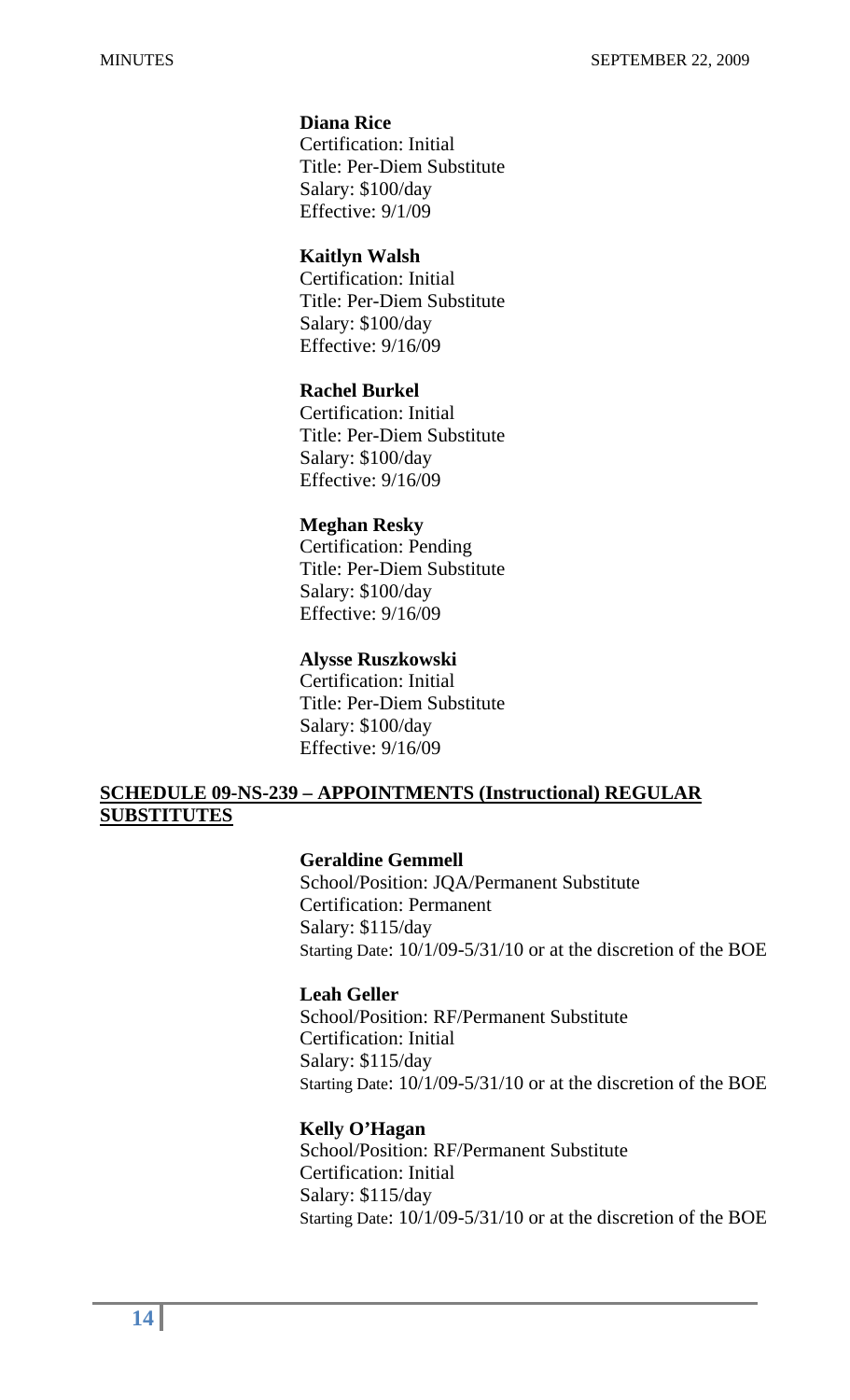## **Kristen Smith**

 School/Position: JFK/Permanent Substitute Certification: Pending Salary: \$115/day Starting Date: 10/1/09-5/31/10 or at the discretion of the BOE

## **Kathleen Walsh**

 School/Position: RF/Permanent Substitute Certification: Initial Salary: \$115/day Starting Date: 10/1/09-5/31/10 or at the discretion of the BOE

## **Kaitlyn Walsh**

 School/Position: RF/Permanent Substitute Certification: Initial Salary: \$115/day Starting Date: 10/1/09-5/31/10 or at the discretion of the BOE

## **Rachel Burkel**

 School/Position: JFK/Permanent Substitute Certification: Initial Salary: \$115/day Starting Date: 10/1/09-5/31/10 or at the discretion of the BOE

# **SCHEDULE 09-O-215 - RETIREMENTS/RESIGNATIONS/ TERMINATIONS/REMOVALS (Instructional)**

### **Veronica Howell**

 School/Position: MM/Teaching Assistant Effective: 8/31/09 Comments: Resignation. No outstanding obligation to the district

#### **Jessica Ryan**

 School/Position: MM/Teaching Assistant Effective: 9/2/09 Comments: Resignation. No outstanding obligation to the district

## **Concetta Filippone**

 School/Position: JFK/Teaching Assistant ONLY Effective: 9/4/09 Comments: Resignation. No outstanding obligation to the district

#### **Maria Hassel**

School/Position: Teaching Assistant – After School Skills Program Effective: 9/1/09 Comments: Resignation. No outstanding obligation to the district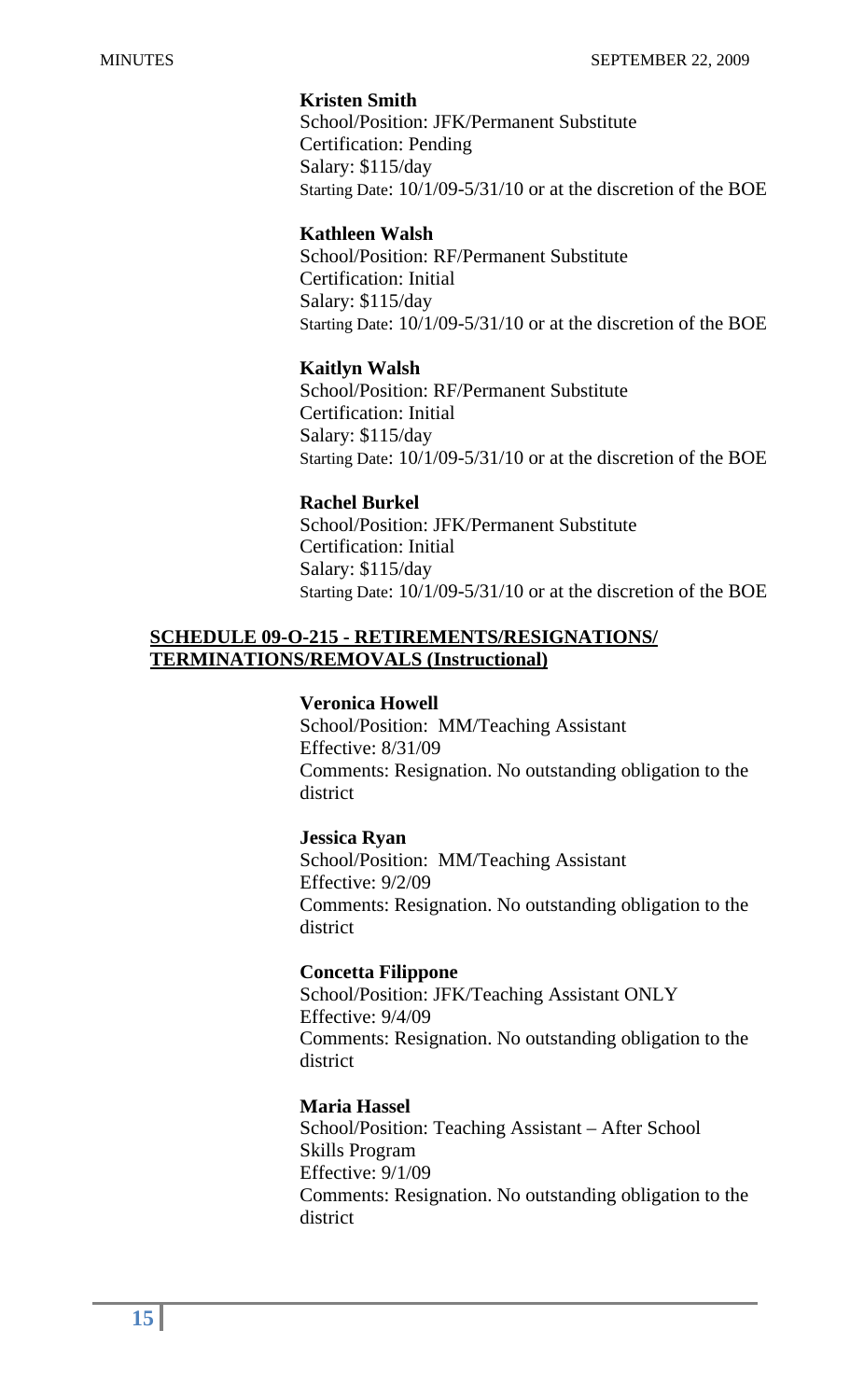# **Keri Walters**

School/Position: Teaching Assistant – After School Skills Program Effective: 9/1/09 Comments: Resignation. No outstanding obligation to the district

## **Christa Alfredsen**

School/Position: Per-Diem Substitute Teacher Effective: 8/1/09 Comments: Resignation. No outstanding obligation to the district

## **Amabile Bussola-Belfiore**

School/Position: Per-Diem Substitute Teacher Effective: 8/1/09 Comments: Resignation. No outstanding obligation to the district

### **Agron Ceka**

School/Position: Per-Diem Substitute Teacher Effective: 8/1/09 Comments: Resignation. No outstanding obligation to the district

### **Jill Devine**

School/Position: Per-Diem Substitute Teacher Effective: 8/1/09 Comments: Resignation. No outstanding obligation to the district

## **Yvonne Ferrara**

School/Position: Per-Diem Substitute Teacher Effective: 8/1/09 Comments: Resignation. No outstanding obligation to the district

#### **Joseph Fassano**

School/Position: Per-Diem Substitute Teacher Effective: 8/1/09 Comments: Resignation. No outstanding obligation to the district

## **Pamela Furbeck**

School/Position: Per-Diem Substitute Teacher Effective: 8/1/09 Comments: Resignation. No outstanding obligation to the district

#### **Nicole Lanier**

School/Position: Per-Diem Substitute Teacher Effective: 8/1/09 Comments: Resignation. No outstanding obligation to the district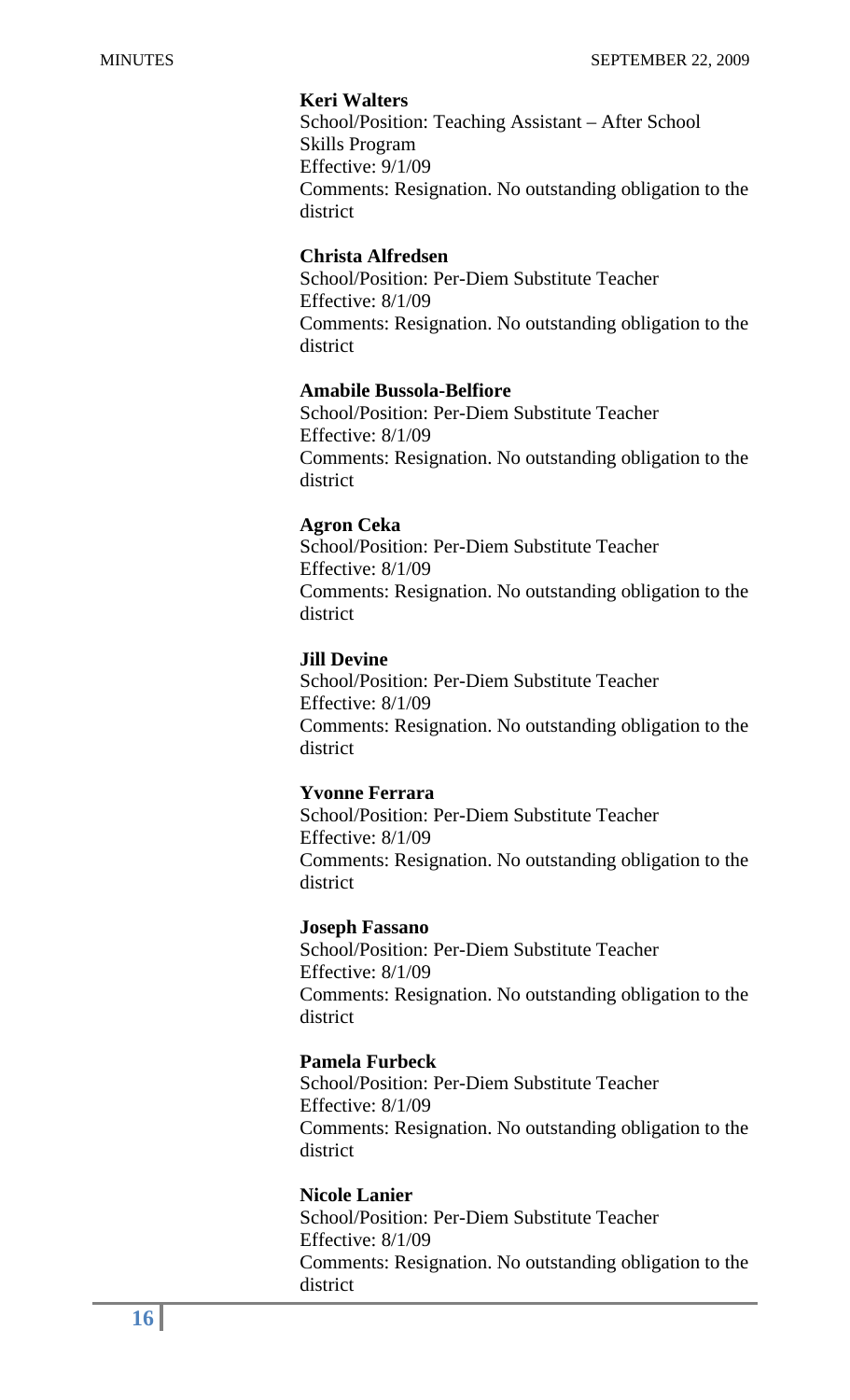## **Nicole Leone**

School/Position: Per-Diem Substitute Teacher Effective: 8/1/09 Comments: Resignation. No outstanding obligation to the district

## **Jennifer Matos**

School/Position: Per-Diem Substitute Teacher Effective: 8/1/09 Comments: Resignation. No outstanding obligation to the district

# **Michael Platek**

School/Position: Per-Diem Substitute Teacher Effective: 8/1/09 Comments: Resignation. No outstanding obligation to the district

# **SCHEDULE 09-Q-210 – LEAVE OF ABSENCES (Instructional)**

# **Danielle Sheridan**

 School/Position: District Administrator/JFK Effective: CHANGE DATES TO: 9/1/09-10/23/09 Maternity Sick FMLA

10/24/09-11/20/09 Remainder of FMLA

# **Karen Hyland**

 School/Position: JFK/Elementary Effective: CHANGE DATES TO: 9/8/09-11/25/09 Sick Leave (FMLA) 11/26/09-12/22/09 Remainder of Sick Leave 12/23/09-2/19/10 Unpaid leave of Absence

# **Kristen Wallace**

 School/Position: HS/ELA Effective: CHANGE DATES TO: 9/1/09-10/5/09 Maternity Sick Leave (FMLA) 10/6/09-11/25/09 Remainder of FMLA

**RECEIPT** *Upon a motion by Mr. Gouskos, seconded by*  **OF** *Mr. Rooney, the Board of Education unanimously*  **SCHEDULES** *approved the following receipt of schedules collectively:* 

# SCHEDULE 09-A-365 – TREASURER'S REPORT

| <b>Statement of Revenues</b>                           | General Fund<br><b>Federal Fund</b><br><b>School Lunch Fund</b> | July, August<br>July, August<br>July, August |
|--------------------------------------------------------|-----------------------------------------------------------------|----------------------------------------------|
| Treasurer's Report<br>$\mathcal{C}_{\alpha\beta}$ Flow | July, August<br>$\Lambda$ u $\alpha$ u ot                       |                                              |

 Cash Flow August Check Listing of Numbers July 29, 2009 – September 16, 2009